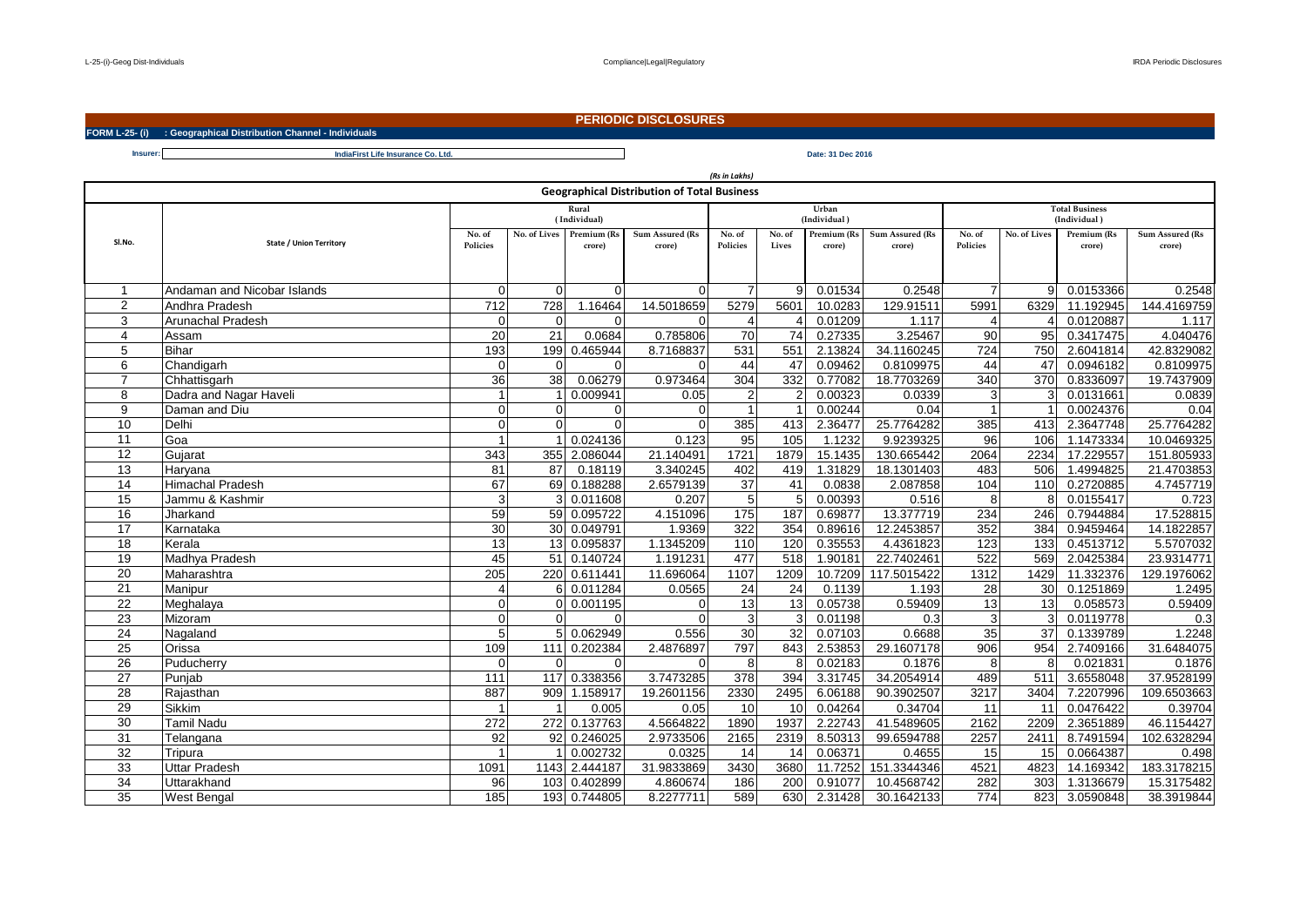## **PERIODIC DISCLOSURES**

**FORM L-25- (ii) : Geographical Distribution Channel - GROUP**

**Insurer: Date: 31 Dec 2016 IndiaFirst Life Insurance Co. Ltd.** 

|                | <b>Geographical Distribution of Total Business- GROUP</b> |                    |       |                              |                                      |                    |                 |                       |                                     |                                  |                 |                       |                              |
|----------------|-----------------------------------------------------------|--------------------|-------|------------------------------|--------------------------------------|--------------------|-----------------|-----------------------|-------------------------------------|----------------------------------|-----------------|-----------------------|------------------------------|
|                |                                                           | Rural<br>(Group)   |       |                              |                                      |                    |                 | Urban<br>(Group)      |                                     | <b>Total Business</b><br>(Group) |                 |                       |                              |
| SI.No.         | <b>State / Union Territory</b>                            | No. of<br>Policies | Lives | No. of Premium<br>(Rs crore) | Sum<br><b>Assured (Rs)</b><br>crore) | No. of<br>Policies | No. of<br>Lives | Premium<br>(Rs crore) | Sum<br><b>Assured</b><br>(Rs crore) | No. of<br>Policies               | No. of<br>Lives | Premium<br>(Rs crore) | Sum<br>Assured<br>(Rs crore) |
| $\mathbf{1}$   | Andhra Pradesh                                            |                    |       |                              |                                      | $\Omega$           | 43046           | 44.28                 | 1,046.53                            | $\overline{0}$                   | 43046           | 44.28                 | 1,046.53                     |
| $\overline{2}$ | Assam                                                     |                    |       |                              |                                      |                    | 778             | 4.08                  | 8.08                                | $\overline{0}$                   | 778             | 4.08                  | 8.08                         |
| 3              | Delhi                                                     |                    |       |                              |                                      |                    |                 | 68.11                 | 0.00                                | $\overline{0}$                   | $\Omega$        | 68.11                 | 0.00                         |
| 4              | Gujarat                                                   |                    |       |                              |                                      |                    | 1462            | 0.47                  | 31.57                               | $\overline{0}$                   | 1462            | 0.47                  | 31.57                        |
| 5              | Harayana                                                  |                    |       |                              |                                      |                    | 5               | 0.00                  | 0.00                                | $\overline{0}$                   | 5               | 0.00                  | 0.00                         |
| 6              | <b>Himachal Pradesh</b>                                   |                    |       |                              |                                      |                    | 10              | 1.91                  | 1.28                                | $\Omega$                         | 10              | 1.91                  | 1.28                         |
| $\overline{7}$ | Jharkhand                                                 |                    |       |                              |                                      |                    | 107             | 0.01                  | 5.01                                |                                  | 107             | 0.01                  | 5.01                         |
| 8              | Karanataka                                                |                    |       |                              |                                      |                    | 62              | 26.82                 | 3.73                                | $\Omega$                         | 62              | 26.82                 | 3.73                         |
| 9              | Kerala                                                    |                    |       |                              |                                      |                    | 0               | 0.35                  | 0.00                                | $\overline{0}$                   | 0               | 0.35                  | 0.00                         |
| 10             | Madhya Pradesh                                            |                    |       |                              |                                      |                    | 14              | 0.00                  | 0.70                                | $\overline{0}$                   | 14              | 0.00                  | 0.70                         |
| 11             | Maharashtra                                               |                    |       |                              |                                      |                    | 57490           | 50.07                 | 3,877.79                            | $\overline{0}$                   | 57490           | 50.07                 | 3,877.79                     |
| 12             | Meghalaya                                                 |                    |       |                              |                                      | n                  | $\Omega$        | 0.21                  | 0.00                                | $\overline{0}$                   | 0               | 0.21                  | 0.00                         |
| 13             | Odisha                                                    |                    |       |                              |                                      |                    | $-45$           | $-0.01$               | $-2.76$                             | $\overline{0}$                   | $-45$           | $-0.01$               | $-2.76$                      |
| 14             | Rajasthan                                                 |                    |       |                              |                                      | $\Omega$           | 12003           | 10.35                 | 240.06                              | $\overline{0}$                   | 12003           | 10.35                 | 240.06                       |
| 15             | Tamil Nadu                                                |                    |       |                              |                                      |                    | 6161            | 0.49                  | 504.93                              |                                  | 6161            | 0.49                  | 504.93                       |
| 16             | Uttar Pradesh                                             |                    |       |                              |                                      | ი                  | 11701           | 0.37                  | 234.93                              | $\overline{0}$                   | 11701           | 0.37                  | 234.93                       |
| 17             | West Bengal                                               |                    |       |                              |                                      | 0                  | $\overline{0}$  | 13.00                 | 0.00                                | $\overline{0}$                   | 0               | 13.00                 | 0.00                         |